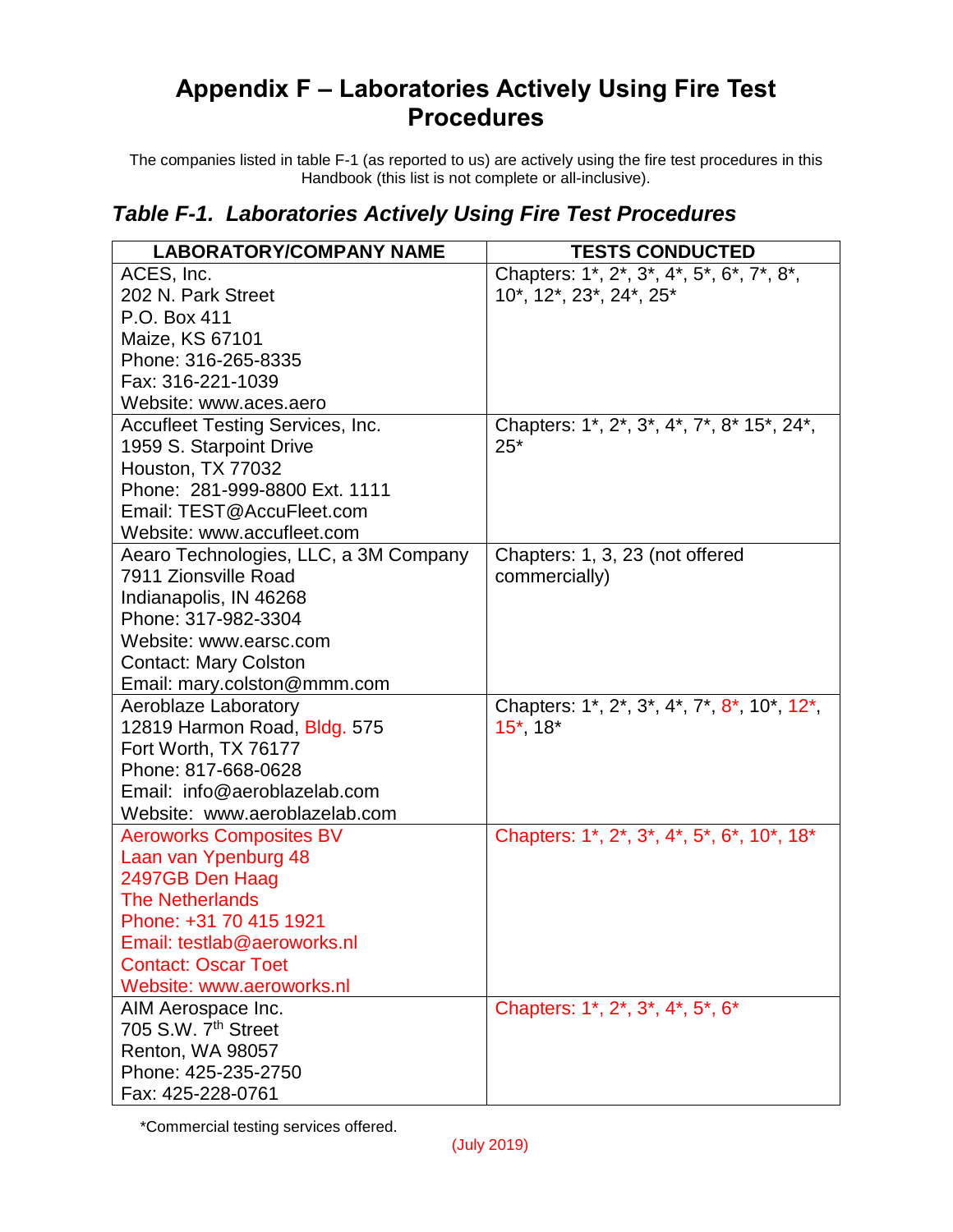| <b>LABORATORY/COMPANY NAME</b>                                      | <b>TESTS CONDUCTED</b>                    |
|---------------------------------------------------------------------|-------------------------------------------|
| Website: www.aim-aerospace.com                                      |                                           |
| <b>AIM Composites Limited</b>                                       | Chapters: 1*, 2*, 3*, 4*, 5*, 6*          |
| Pembroke Avenue                                                     |                                           |
| Waterbeach, Cambridge, CB25 9QR                                     |                                           |
| <b>United Kingdom</b>                                               |                                           |
| Phone: (44) 1223 441000                                             |                                           |
| Website: www.aimaltitude.com                                        |                                           |
| Email: labs@aimaltitude.com                                         |                                           |
| Air Capital Certification Services, Inc.                            | Chapters: 1*, 2*, 3*                      |
| 2946 S. Hydraulic Street                                            |                                           |
| Wichita, KS 67216                                                   |                                           |
| Phone: 316-524-4466                                                 |                                           |
| Fax: 316-524-4455                                                   |                                           |
| Email: rclossin@lpesionline@com                                     |                                           |
| Website: www.lpesionline.com                                        |                                           |
| <b>Airbus Operations GmbH</b>                                       | Chapters: 1*, 2*, 3*, 4*, 5*, 6*, 7*, 8*, |
| <b>Department ESCMB2</b>                                            | 15*, 19*, 23*, 24*                        |
| Fire Safety & Engineering Test                                      | Chapters: 11, 12, 13, 14, 25 (not offered |
| Airbus-Allee 1                                                      | commercially)                             |
| 28199 Bremen, Germany                                               |                                           |
| Phone: (49) 421 538 6209/4860                                       |                                           |
| Fax: (49) 421 538 3999/4852                                         |                                           |
| Website: www.airbus.com<br><b>Andrew Muirhead &amp; Son Limited</b> |                                           |
| 273-289 Dunn Street                                                 | Chapters: 1*, 6*                          |
| Glasgow, Scotland, UK G40 3EA                                       |                                           |
| Phone: (44) (0) 141 554 3724                                        |                                           |
| Fax: (44) (0) 141 554 4741                                          |                                           |
| Website: www.muirhead.co.uk                                         |                                           |
| <b>Blue Flame Laboratory</b>                                        | Chapters: 1*, 2*, 3*, 4*                  |
| 1612 Lima Drive                                                     |                                           |
| San Luis Obispo, CA 93405-6815                                      |                                           |
| Phone: 805-440-0073                                                 |                                           |
| Email: coleeminger@charter.net                                      |                                           |
| Boeing - BR&T HB                                                    | Chapters: 1*, 2*, 3*, 4*                  |
| <b>Boeing Technology Services</b>                                   |                                           |
| P.O. Box 3707, MC 1W-02                                             |                                           |
| Seattle, WA 98124-2207                                              |                                           |
| Phone: 206-544-2699                                                 |                                           |
| Website: www.boeing.com/bts                                         |                                           |
| Email: bts@boeing.com                                               |                                           |
| Boeing Research and Technology                                      | Chapters: 1*, 2*, 3*, 4*, 5*, 6*, 9*      |
| <b>Boeing Technology Services</b>                                   |                                           |
| P.O. Box 3707, MC 1W-02                                             |                                           |
| Seattle, WA 98124-2207                                              |                                           |
| Phone: 206-544-2699                                                 |                                           |
| Website: www.boeing.com/bts                                         |                                           |
| Email: bts@boeing.com                                               |                                           |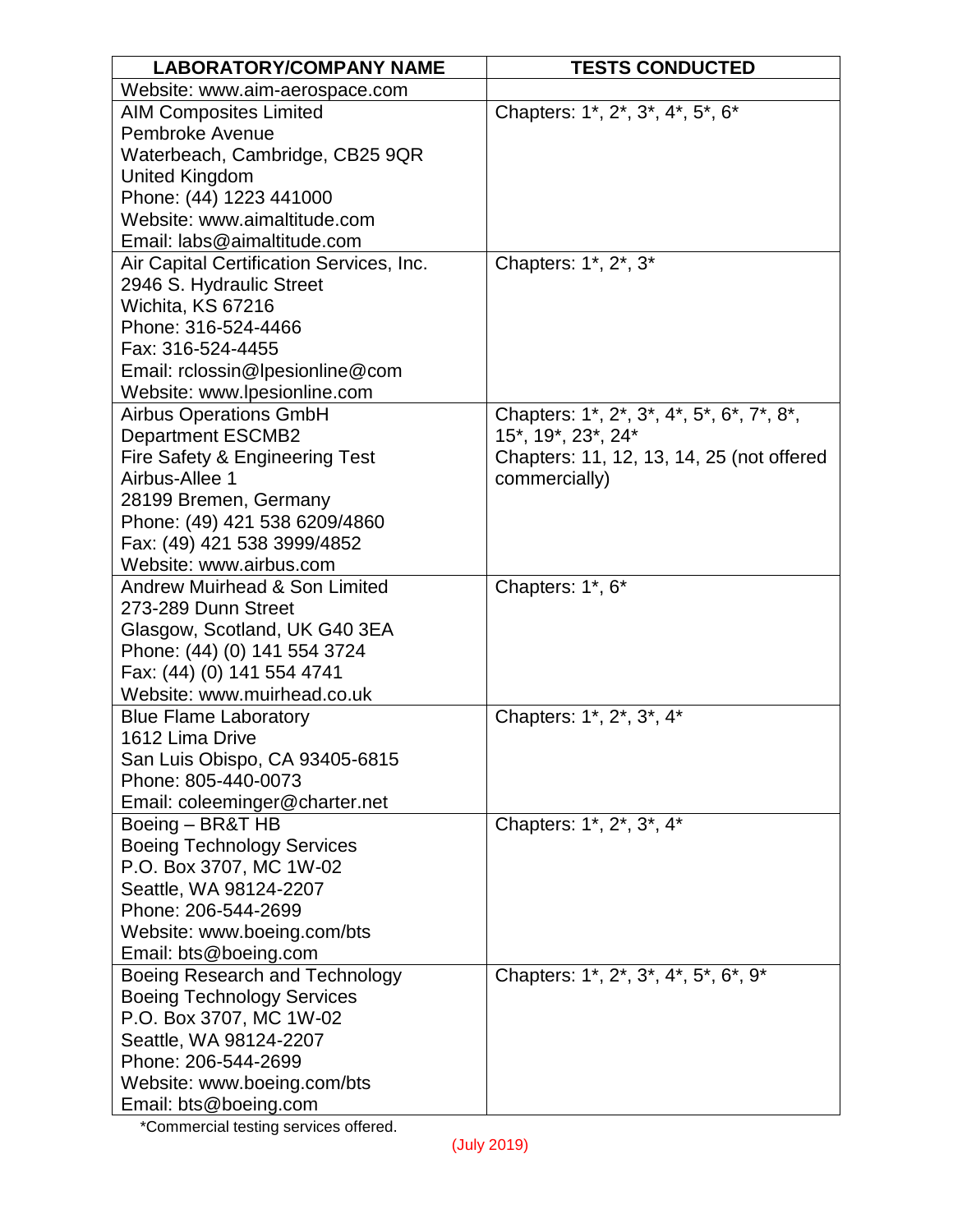| <b>LABORATORY/COMPANY NAME</b>         | <b>TESTS CONDUCTED</b>                    |
|----------------------------------------|-------------------------------------------|
| <b>Boeing Test and Evaluation</b>      | Chapters: 7*, 8*, 10*, 12*, 14*, 15*, 24* |
| <b>Boeing Technology Services</b>      | Chapter: 11 (not commercially available)  |
| P.O. Box 3707, MC 1W-02                |                                           |
| Seattle, WA 98124-2207                 |                                           |
| Phone: 206-544-2699                    |                                           |
| Website: www.boeing.com/bts            |                                           |
| Email: bts@boeing.com                  |                                           |
| CHESTNUT RIDGE FOAM INC.               | Chapters: 1*, 6*, 7*                      |
| 443 Warehouse Drive                    |                                           |
| Latrobe, PA 15650                      |                                           |
| Phone: 800-234-2734                    |                                           |
| Website: www.chestnutridgefoam.com     |                                           |
|                                        |                                           |
| John R. Colao, Inc.                    | Chapters: 1*, 2*, 3*, 4*                  |
| 1299 Wooden Valley Crossroad           |                                           |
| Napa, CA 94558                         |                                           |
| Phone: 707-425-9666                    |                                           |
| Email: colao@earthlink.net             |                                           |
| <b>CREPIM</b>                          | Chapters: 1*, 2*, 3*, 4*, 6*              |
| Parc de la Porte Nord                  |                                           |
| <b>Rue Christophe Colomb</b>           |                                           |
| Bruay-La-Buissiere, France, 62700      |                                           |
| Phone: (33) (0) 3 21 61 64 00          |                                           |
| Fax: (33) (0) 3 21 61 64 01            |                                           |
| Website: www.crepim.fr                 |                                           |
| Email: contact@crepim.fr               |                                           |
| CTA, Aeronautical Technologies Center  | Chapters: 1*, 2*, 3*, 4*, 5*, 6*, 7*, 8*, |
| Parque Tecnologico de Alava            | 12* 15*, 23*                              |
| 01510 Minano, Alava, Spain             |                                           |
| Phone: (34) 945 296 924                |                                           |
| Fax: (34) 945 296 923                  |                                           |
| Website: www.ctaero.com                |                                           |
| Currenta GmbH & Co. OHG                | Chapters: 1*, 5*, 6*                      |
| Chempark, Geb. B411                    |                                           |
| D-51368 Leverkusen, Germany            |                                           |
| Phone: (49) 214 30 34416               |                                           |
| Fax: (49) 214 30 96 34416              |                                           |
| Website: www.fire-testing.eu           |                                           |
| Email: brandtechnologie@currenta.de    |                                           |
| <b>CUSTOM SCIENTIFIC INSTRUMENTS</b>   | Chapters: 1*, 2*, 3*, 4*, 5*, 23*, 24*    |
| <b>INC.</b> – CSI Testing Laboratories |                                           |
| 1125 Conroy Place                      |                                           |
| Forks Township                         |                                           |
| Easton, PA 18040                       |                                           |
| Phone: 610-923-6500                    |                                           |
| Fax: 610-923-6543                      |                                           |
| Website: www.CSItestlab.com            |                                           |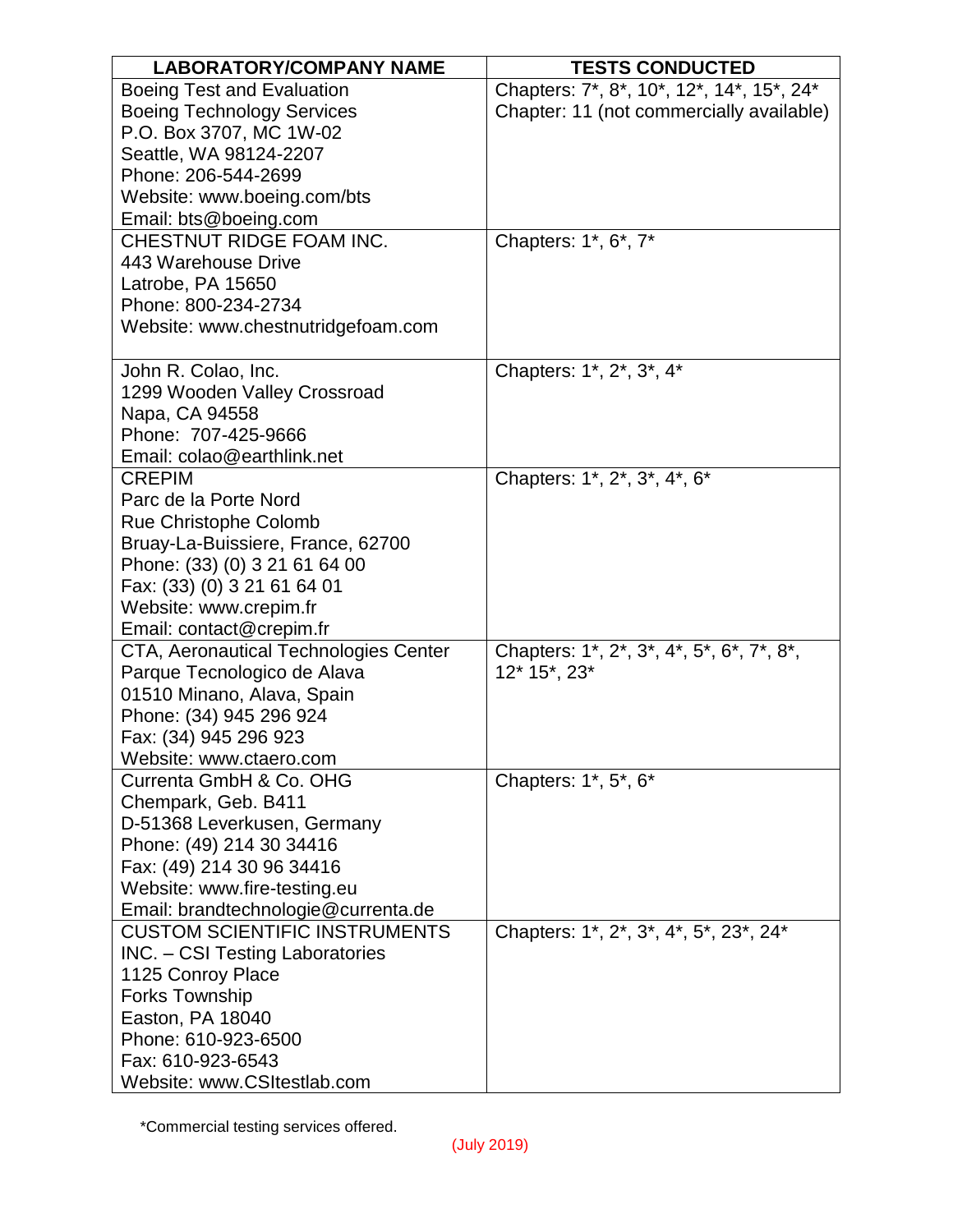| <b>LABORATORY/COMPANY NAME</b>                     | <b>TESTS CONDUCTED</b>                    |
|----------------------------------------------------|-------------------------------------------|
| <b>DGA Techniques Aeronautiques</b>                | Chapters: 1*, 2*, 3*, 4*, 5*, 6*, 7*, 8*, |
| Centre d'Essais Aeronautiques de                   | 12*, 15*, 23*, 24*                        |
| Toulouse                                           |                                           |
| 47 rue Saint-Jean                                  |                                           |
| BP 93123                                           |                                           |
| 31131 Balma Cedex, France                          |                                           |
| Phone: (33) 5 6257 5050/5428                       |                                           |
| Fax: (33) 5 6257 5032                              |                                           |
| <b>DLR-Material Test Center - Fire</b>             | Chapters: 1*, 2*, 3*, 4*, 5*, 6*, 7*, 8*, |
| Performance                                        | 10*, 11*, 12*, 15*, 19*                   |
| Eugen-Saenger-Str. 50                              |                                           |
| 29328 Fassberg, Germany                            |                                           |
| Phone: (49) 551 709 2115                           |                                           |
| Fax: (49) 551 709 12115                            |                                           |
| Duncan Aviation, Inc.                              | Chapters: 1*, 2*, 3*, 4*, 10*             |
| 15745 S. Airport Road                              |                                           |
| Battle Creek, MI 49015                             |                                           |
| Phone: 269-969-8400                                |                                           |
| Fax: 269-968-8273                                  |                                           |
| Website: www.duncanaviation.com                    |                                           |
|                                                    |                                           |
| <b>Element Jupiter</b>                             | Chapters: 11*, 12*, 13*, 14*              |
| 15814 Corporate Circle                             |                                           |
| Jupiter, FL 33178                                  |                                           |
| Phone: 561-776-7339                                |                                           |
| Fax: 561-776-7344                                  |                                           |
| Website: www.element.com                           |                                           |
| <b>Element Los Angeles</b>                         | Chapters: 1*, 2*, 3*, 4*, 5*, 6*, 19*     |
| <b>1857 Business Center Drive</b>                  |                                           |
| Duarte, CA 91010                                   |                                           |
| Phone: 818-247-4106                                |                                           |
| Fax: 818-247-4537                                  |                                           |
| Website: www.delsen.com                            |                                           |
| <b>Element Minneapolis</b>                         | Chapters: 1*, 2*, 3*, 4*, 11*, 12*, 13*,  |
| 9725 Girard Avenue South                           | $14*$                                     |
| Minneapolis, MN 55431-2621                         |                                           |
| Phone: 1-952-888-7795                              |                                           |
| Fax: 952-888-6345                                  |                                           |
| Website:                                           |                                           |
| https://www.elemnent.com/locations/usa/minneapolis |                                           |
| <b>Embraer Engineering and Technology</b>          | Chapters: 1, 2, 3, 4                      |
| Center                                             |                                           |
| <b>1400 General Aviation Drive</b>                 |                                           |
| Melbourne, FL 32935                                |                                           |
| Phone: 321-752-8650                                |                                           |
| Fax: 321-752-3000                                  |                                           |
| Email: russell.wilcken@embraer.com                 |                                           |
| Website: http://embraer.com                        |                                           |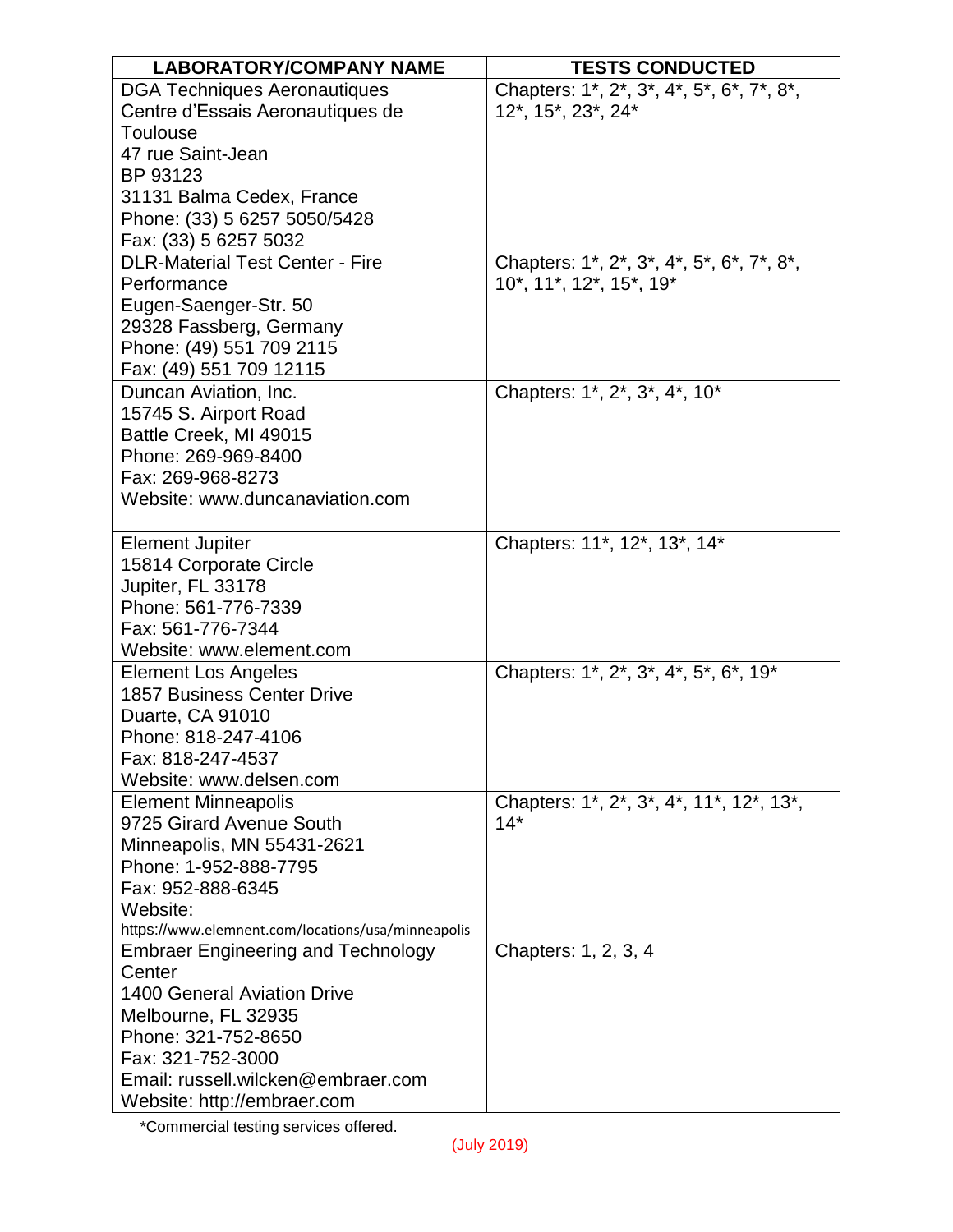| <b>LABORATORY/COMPANY NAME</b>                | <b>TESTS CONDUCTED</b>                    |
|-----------------------------------------------|-------------------------------------------|
| <b>Embraer Flammability Laboratory</b>        | Chapters: 1, 2, 3, 4, 5, 6, 7, 8, 10, 11, |
| Av. Brigadeiro Faria Lima, 2170               | 12, 13, 15, 18, 19, 23, 24 (no tests      |
| 12227-901, Sao Jose dos Campos - SP           | offered commercially)                     |
| <b>Brazil</b>                                 |                                           |
| Phone: (55) 12 3927 2049                      |                                           |
| Website: www.embraer.com                      |                                           |
| Exova Canada                                  | Chapters: 1*, 2*, 3*, 6*, 19*             |
| 2395 Speakman Drive                           |                                           |
| Mississauga, Ontario                          |                                           |
| Canada L5K 1B3                                |                                           |
| Phone: 905-822-4111                           |                                           |
| Fax: 905-823-1446                             |                                           |
| Website: www.exova.com                        |                                           |
| Email: sales@exova.com                        |                                           |
| Exova GmbH                                    | Chapters: 1*, 2*, 3*, 4*, 6*, 7*          |
| Industriepark Hoechst, Building C 369         |                                           |
| 65926 Frankfurt am Main, Germany              |                                           |
| Phone: (49) (0) 69 3 05 3476                  |                                           |
| Fax: (49) (0) 69 3 05 1 70 71                 |                                           |
| Website: www.exova.com                        |                                           |
| Email: ebh@exova.com                          |                                           |
| Flame-Tek, LLC                                | Chapters: 1*, 2*, 3*, 4*, 23*             |
| 1515 North Center Street, Suite #1            |                                           |
| Lonoke, AR 72086                              |                                           |
| Phone: 208-569-6093                           |                                           |
| Website: www.flame-tek.com                    |                                           |
| Email: brad.shelton@flame-tek.com             |                                           |
| Franklin Products, Inc.<br>153 Water Street   | Chapter: 1*                               |
| Torrington, CT 06790                          |                                           |
| Phone: 860-482-0266                           |                                           |
| Fax: 860-482-6759                             |                                           |
| Website: www.franklinproducts.net             |                                           |
| Email: jshailer@franklinproducts.net          |                                           |
|                                               |                                           |
| <b>General Plastics Manufacturing Company</b> | Chapters: 1*, 2*, 3*, 5*, 6*, 7*          |
| 4910 Burlington Way                           |                                           |
| Tacoma, WA 98409                              |                                           |
| Phone: 253-473-5000                           |                                           |
| Website: www.generalplastics.com              |                                           |
| Email: tod_maurmann@generalplastics.com       |                                           |
| Greiner aerospace d.o.o.                      | Chapter: 1*, 3*                           |
| Goliješnica bb                                |                                           |
| 72230 Žepče, Bosnia and Herzegovina           |                                           |
| Phone: +387 32889 018                         |                                           |
| Fax: +387 32889 017                           |                                           |
| Website: www.greiner-aerospace.com            |                                           |
| Email: office.bih@greiner-aerospace.com       |                                           |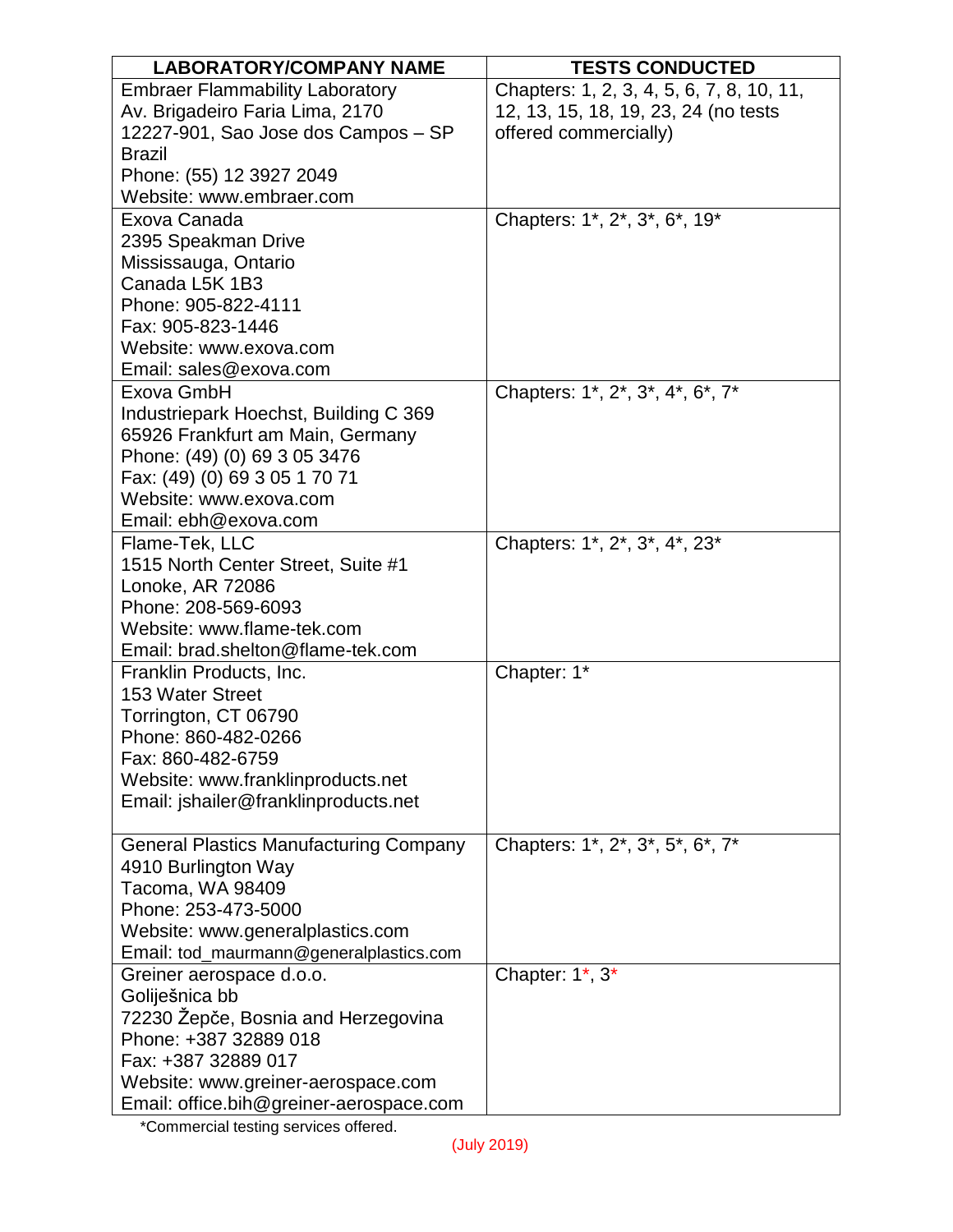| <b>LABORATORY/COMPANY NAME</b>              | <b>TESTS CONDUCTED</b>           |
|---------------------------------------------|----------------------------------|
| Greiner aerospace GmbH                      | Chapter: 1*, 7*                  |
| Emesbergstrasse 33                          |                                  |
| 4643 Pettenbach, Austria                    |                                  |
| Phone: +43 50 541-23222                     |                                  |
| Fax: +43 50 541-23033                       |                                  |
| Email: office.at@greiner-aerospace.com      |                                  |
| Website: www.greiner-aerospace.com          |                                  |
| Greiner Aerospace Inc.                      | Chapter: 1*                      |
| 7621 Pebble Drive, Building 22              |                                  |
| 76118 Fort Worth, TX, USA                   |                                  |
| Phone: +1 817 686 3100                      |                                  |
| Fax: +1 817 686 3199                        |                                  |
| Website: www.greiner-aerospace.com          |                                  |
| Email: office.us@greiner-aerospace.com      |                                  |
| Greiner Aerospace CZ spol s r.o.            | Chapter: 1*                      |
| Komenského 895                              |                                  |
| 340 22 Nýrsko, Czech Republic               |                                  |
| Phone: +420 376 804 120                     |                                  |
| Fax: +420 376 804                           |                                  |
| Website: www.greiner-aerospace.com          |                                  |
| Email: office.cz@greiner-aerospace.com      |                                  |
| Greiner Aerospace (Shanghai) Ltd.           | Chapter: 1*                      |
| Building 13/C2, No. 260, Liancao Rd,        |                                  |
| Minhang District, Shanghai 201108           |                                  |
| P.R. China                                  |                                  |
| Phone: +86 21 6434 0300                     |                                  |
| Fax: +86 21 6434 5550                       |                                  |
| Website: www.greiner-aerospace.com          |                                  |
| Email: office.cn@greiner-aerospace.com      |                                  |
| <b>HAECO Americas Cabin Solutions</b>       | Chapters: 1*, 3*, 4*, 5*, 6*, 7* |
| 5568 Gumtree Road                           |                                  |
| Winston-Salem, NC 27107                     |                                  |
| Phone: 336-464-0122                         |                                  |
| Website: www.haeco.aero                     |                                  |
| Heath Tecna Inc.                            | Chapters: 1*, 2*, 3*, 4*, 5*, 6* |
| 3225 Woburn Street                          |                                  |
| Bellingham, WA 98226<br>Phone: 360-738-2005 |                                  |
| Fax: 360-715-3999                           |                                  |
| Herb Curry Inc.                             | Chapters: 1*, 2*, 3*, 5*, 6*     |
| 1701 Leonard Road                           |                                  |
| P.O. Box 753                                |                                  |
| Mt. Vernon, IN 47620                        |                                  |
| Phone: 812-838-6703                         |                                  |
| Fax: 812-838-6712                           |                                  |
|                                             |                                  |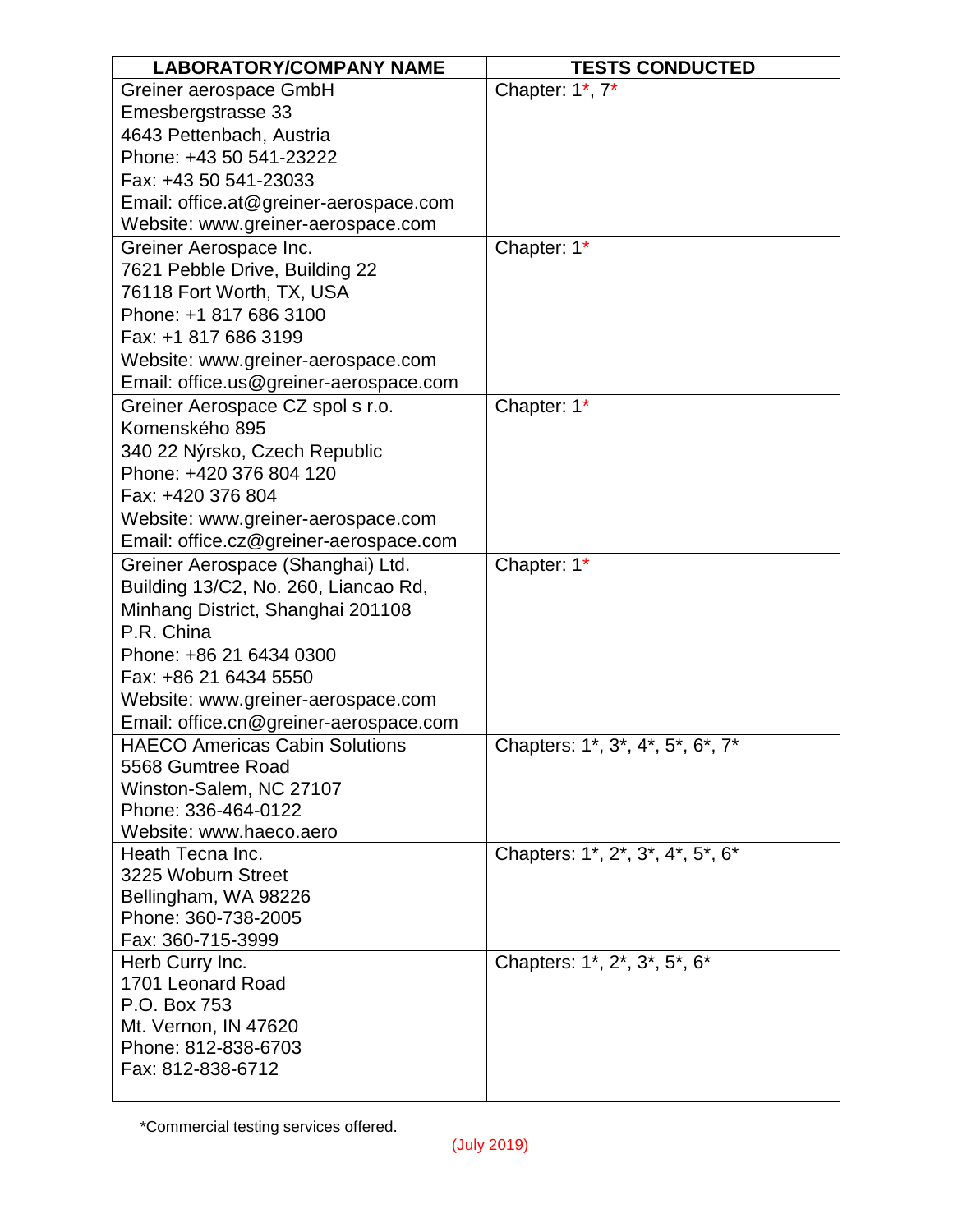| <b>LABORATORY/COMPANY NAME</b>                      | <b>TESTS CONDUCTED</b>                |
|-----------------------------------------------------|---------------------------------------|
| <b>HUTCHINSON Fire Tech Center</b>                  | Chapters: 1*, 6*, 23*, 24*            |
| JEHIER SAS - Route de St Lézin                      |                                       |
| 49120 Chemillé-en-Anjou - France                    |                                       |
| Phone: +33 2 41 64 54 00                            |                                       |
| Email:                                              |                                       |
| <b>FTC.HutchinsonChemille@hutchinson.com</b>        |                                       |
| Website: www.hutchinson.com                         |                                       |
| <b>INDUSTRIAL NEOTEX S.A.</b>                       | Chapters: 1*, 7*                      |
| C/Forjadores,                                       |                                       |
| Parcela 17-11 Pol. Ind. Prado del Espino            |                                       |
| Boadilla del Monte (Madrid), 28660, Spain           |                                       |
| Phone: (34) 916 324 391                             |                                       |
| Fax: (34) 916 324 284<br>Website: www.neotex.com    |                                       |
|                                                     |                                       |
| Email: aha@neotex.com                               |                                       |
| <b>ISOVOLTA AG</b><br>2355 Wiener Neudorf           | Chapters: 1*, 2*, 3*, 5*, 6*          |
| Austria                                             |                                       |
| Phone: (43) 5 9595 9305                             |                                       |
| Fax: (43) 5 9595 79305                              |                                       |
| Website: www.isovolta.com                           |                                       |
| Isovolta, Inc.                                      | Chapters: 1*, 2*, 5*, 6*              |
| <b>495 Territorial Street</b>                       |                                       |
| P.O. Box 287                                        |                                       |
| Harrisburg, OR 97446                                |                                       |
| Phone: 541-995-6395                                 |                                       |
| Fax: 541-995-8425                                   |                                       |
| Website: www.isovolta-or.us                         |                                       |
| Jamco Singapore Pte Ltd                             | Chapters: 1*, 2*, 3*, 5*, 6*, 7*, 23* |
| No. 8 Loyang Lane                                   |                                       |
| Singapore 508915                                    |                                       |
| Phone: (65) 6417 0560                               |                                       |
| Fax: (65) 6542 0248                                 |                                       |
| Website: www.sinjam.com.sg                          |                                       |
| <b>Krueger Testing and Consulting</b>               | Chapters: 1*, 2*, 3*, 4*, 5*, 6*, 23* |
| 14402 E. Goodwin Road                               |                                       |
| Stanwood, WA 98292                                  |                                       |
| Phone: 360-631-6167                                 |                                       |
| Website: www.kruegerflam.com                        |                                       |
| Email: keith@kruegerflam.com                        |                                       |
| <b>Lantal Textiles AG</b>                           | Chapters: 1*, 2*, 3*, 5*, 6*, 7* 18*  |
| Dorfgasse 5                                         |                                       |
| P.O. Box 1330                                       |                                       |
| 4900 Langenthal, Switzerland                        |                                       |
| Phone: (41) 62 916 71 60<br>Website: www.lantal.com |                                       |
| Email: sales@lantal.ch                              |                                       |
|                                                     |                                       |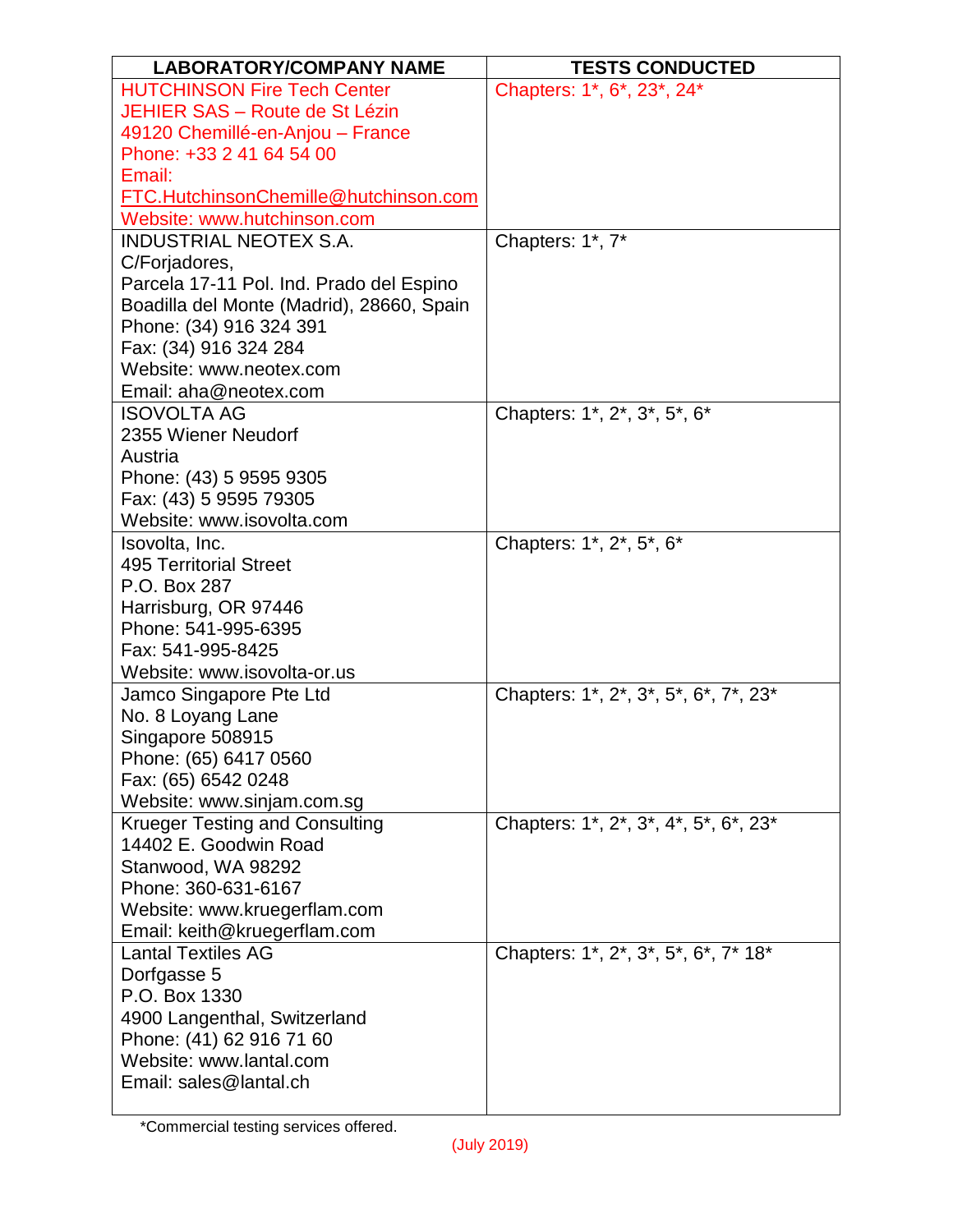| <b>LABORATORY/COMPANY NAME</b>                | <b>TESTS CONDUCTED</b>                      |
|-----------------------------------------------|---------------------------------------------|
| Lantal Textiles AG - Branch                   | Chapters: 1*, 2*, 3*, 4*, 5*, 6*, 7*        |
| International Airport Abu Dhabi               |                                             |
| Airports Business City,                       |                                             |
| <b>Business Center, Executive Desk No. 18</b> |                                             |
| <b>United Arab Emirates</b>                   |                                             |
| Phone: (41) 62 916 71 60                      |                                             |
| Website: www.lantal.com                       |                                             |
| Email: sales@lantal.ch                        |                                             |
| L.E.F.A.E. (Laboratoire d'essais feu          | Chapters: 1*, 2*, 3*, 4*, 5*, 6*, 7*, 8*,   |
| aéronautiques et életriques                   | 11*, 12*, 13*, 14*, 18*, 20*, 24*           |
| 9 Route du Dome                               |                                             |
| 69630 Chaponost, France                       |                                             |
| Phone: (33) 43 720 1917                       |                                             |
| Fax: (33) 43 720 1910                         |                                             |
| Website: www.lab-lefae.com                    |                                             |
| Email: a.gutierrez@lab-lefae.com              |                                             |
| Lufthansa Technik AG                          | Chapters: 1*, 2*, 3*, 4*, 5*, 10* 18*       |
| <b>Central Laboratory Services</b>            |                                             |
| <b>Materials Flammability Test Center</b>     |                                             |
| HAM TQ/M-C                                    |                                             |
| Weg beim Jaeger 193                           |                                             |
| 22335 Hamburg, Germany                        |                                             |
| Phone: (49) 40 5070 3792                      |                                             |
| URL: www.Lufthansa-                           |                                             |
| technik.com/de/laboratory-services            |                                             |
| Email: laboratoryservices@lht.dlh.de          |                                             |
| Parker Hannifin Corporation-Stratoflex        | Chapter: 11 (not offered commercially)      |
| <b>Products Division</b>                      |                                             |
| 2575 West 5 <sup>th</sup> Street              |                                             |
| Jacksonville, FL 32254                        |                                             |
| Phone: 904-389-3400                           |                                             |
| Fax: 904-384-5874                             |                                             |
|                                               |                                             |
| Parker Hannifin Corporation-Stratoflex        | Chapter: 11 (not offered commercially)      |
| <b>Products Division</b>                      |                                             |
| 220 Roberts Cutoff Road                       |                                             |
| Fort Worth, TX 76114                          |                                             |
| Phone: 817-738-6543                           |                                             |
| Fax: 817-738-9920                             |                                             |
| <b>Resonate Testing Limited</b>               | Chapters: 1*, 2*, 3*, 4*, 7*, 8*, 11*, 12*, |
| Unit 1, Bridge Technology Park                | 24*, 25*                                    |
| Carnagat Lane                                 |                                             |
| Newry, BT35 8XF                               |                                             |
| <b>United Kingdom</b>                         |                                             |
| Phone: 44 (0) 2890 736 390                    |                                             |
| Website: www.resonatetesting.com              |                                             |
| Email: info@resonatetesting.com               |                                             |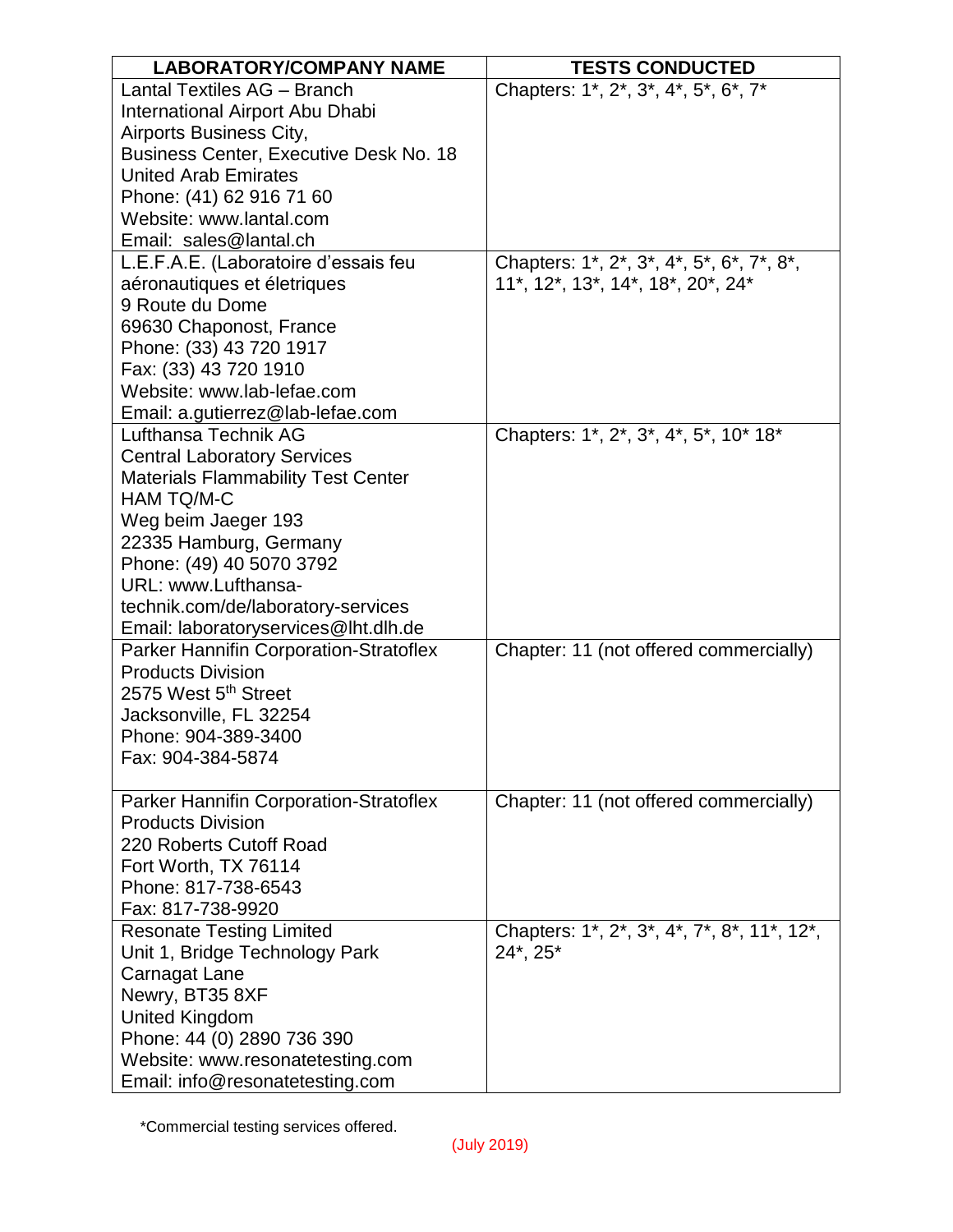| <b>LABORATORY/COMPANY NAME</b>               | <b>TESTS CONDUCTED</b>                    |
|----------------------------------------------|-------------------------------------------|
| <b>RESCOLL Technical Centre of Materials</b> | Chapters: 1*, 2*, 3*, 4*, 5*, 6*, 7*, 8*, |
| 8 Allee Geoffroy St, Hilaire                 | $12^*$ , $23^*$                           |
| 33615 Pessac, France                         |                                           |
| Phone: (33) 547 74 69 00                     |                                           |
| Website: www.rescoll.fr                      |                                           |
| Email: rescoll@rescoll.com                   |                                           |
| Schneller Inc. Corporate Office              | Chapters: 1*, 5*, 6*                      |
| 6019 Powdermill Road                         |                                           |
| Kent, OH 44240                               |                                           |
| Phone: 330-676-7156                          |                                           |
| Fax: 330-673-6374                            |                                           |
| Website: www.schneller.com                   |                                           |
| <b>SGS Govmark Testing Services Inc.</b>     | Chapters: 1*, 2*, 3*, 4*, 5*, 6*, 7*, 8*, |
| 96 Allen Boulevard, Suite D                  | 12*, 14*, 15*, 18*, 19*, 23*, 24*, 25*    |
| Farmingdale, NY 11735-5626                   |                                           |
| Phone: 631-293-8944                          |                                           |
| Fax: 631-293-8956                            |                                           |
| Website: www.govmark.com                     |                                           |
| <b>Sibir Technics LLC</b>                    | Chapters: 1*, 2*, 3*, 4*, 7*              |
| <b>Flammability Test Laboratory</b>          |                                           |
| Mozzherin avenue, 12, office B207, Ob        |                                           |
| town                                         |                                           |
| Novosibirsk region, 633102                   |                                           |
| <b>Russian Federation</b>                    |                                           |
| Phone: +7 (383) 3599 013                     |                                           |
| Fax: +7 (383) 3599 048                       |                                           |
| Website: www.s7technics.ru                   |                                           |
| Email: FTL@s7.ru                             |                                           |
| Skandia, Inc.                                | Chapters: 1*, 2*, 3*, 4*, 5*, 6*, 7*, 9*, |
| 5000 North Highway 251                       | 10*, 19*, 23*                             |
| Davis Junction, IL 61020                     |                                           |
| Phone: 815-393-4600                          |                                           |
| Fax: 815-393-3501                            |                                           |
| Website: www.skandia-inc.com                 |                                           |
| Starr Aircraft Products, Inc.                | Chapters: 1*, 7*                          |
| 5236 North Hwy 1417                          |                                           |
| Sherman, TX 75092                            |                                           |
| Phone: 903-893-1106                          |                                           |
| Fax: 903-893-0551                            |                                           |
| Website: www.starraircraft.com               |                                           |
| Email: bstrobl@starraircraft.com             |                                           |
| <b>Tapis Corporation</b>                     | Chapters: 1*, 2*, 3*, 4*, 5*, 6*          |
| 1121 Roundtable Drive                        |                                           |
| Dallas, TX 75247                             |                                           |
| Phone: 214-631-9700                          |                                           |
| Website: www.tapiscorp.com                   |                                           |
| Email: info@tapiscorp.com                    |                                           |
|                                              |                                           |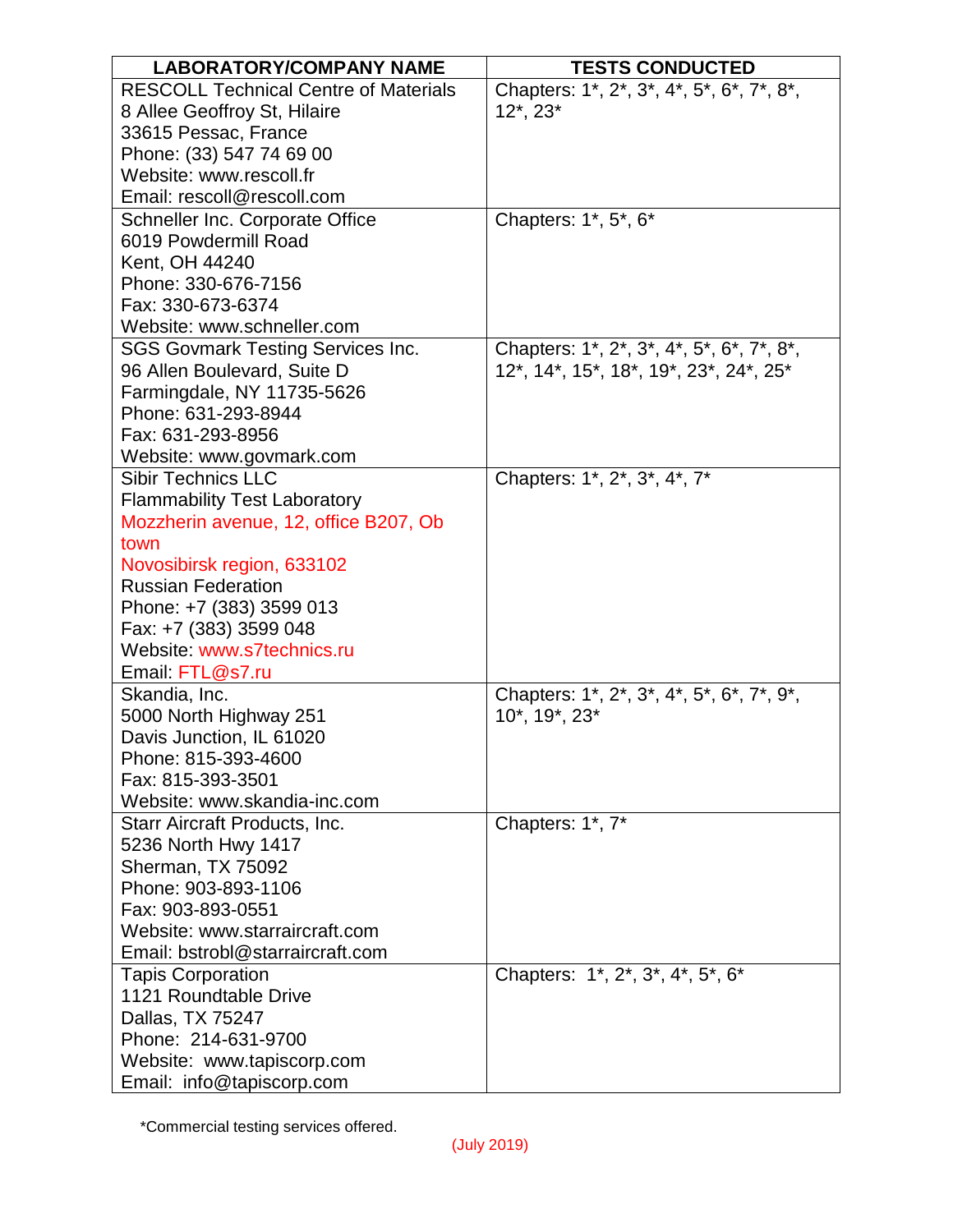| <b>LABORATORY/COMPANY NAME</b>                      | <b>TESTS CONDUCTED</b>                     |
|-----------------------------------------------------|--------------------------------------------|
| <b>Test Center of Civil Aviation Administration</b> | Chapters: 1*, 2*, 3*, 4*, 5*, 6*, 7*, 8*,  |
| of China (CAAC)                                     | 10*, 12*, 15*, 18*, 19*, 23*, 24*          |
| No. 17, South Section 2, 2 <sup>nd</sup> Ring Road  |                                            |
| Chengdu, P.R. China 610041                          |                                            |
| Phone: 0086-28-64456066, or 0086-28-                |                                            |
| 64456022                                            |                                            |
| Fax: 0086-28-64456010                               |                                            |
| Website: www.fccc.org.cn                            |                                            |
| <b>Testcorp</b>                                     | Chapters: 1*, 2*, 3*, 4*, 5*, 6*, 23*      |
| 24662 Rhea Drive                                    |                                            |
| Mission Viejo, CA 92691                             |                                            |
| Phone: 949-859-3569                                 |                                            |
| Website: www.testcorp.net                           |                                            |
| Email: jnauman@testcorp.net or                      |                                            |
| mnauman@testcorp.net                                |                                            |
| Triumph Composite Systems, Inc.                     | Chapters: 1*, 2*, 23*                      |
| 1514 S. Flint Road                                  |                                            |
| Spokane, WA 99219                                   |                                            |
| Phone: 509-623-8100                                 |                                            |
| Fax: 509-623-8099                                   |                                            |
| Website: www.triumphgroup.com                       |                                            |
| <b>TTF Aerospace LLC</b>                            | Chapters: 1*, 2*, 3*, 4*, 5*, 6*, 10*, 19* |
| 4620 B St NW Suite 101                              |                                            |
| Auburn, WA 98001                                    |                                            |
| Phone: 253-736-6300                                 |                                            |
| Fax: 253-250-6825                                   |                                            |
| Website: www.ttfaero.com                            |                                            |
| Email: sales@ttfaero.com                            |                                            |
| University of Cincinnati, Fire Test Center          | <b>Chapters: 11, 12</b>                    |
| 5997 Center Hill Avenue, Building A                 |                                            |
| Cincinnati, OH 45224                                |                                            |
| Phone: 513-641-3041 / 513-556-5743                  |                                            |
| Fax: 513-556-5038                                   |                                            |
| Email: firetest@uc.edu                              |                                            |
| Website: http://cfrl.uc.edu/ftc-index.html          |                                            |
| Vauth & Sohn GmbH                                   | Chapters: 1*, 2*, 3*, 4*, 6*, 7*           |
| Hembser Str. 1                                      |                                            |
| 33034 Brakel, Germany                               |                                            |
| Phone: (49) 5272 3713-0                             |                                            |
| Fax (49) 5272 6671                                  |                                            |
| Website: www.vauth-sohn.com                         |                                            |
| Zodiac Aerospace - Sell GmbH                        | Chapters: 1*, 2*, 3*, 4*, 5*, 6*, 10*      |
| Dr.-Siegfried-Strasse                               |                                            |
| D-35745 Herborn                                     |                                            |
| Germany                                             |                                            |
| Phone: (49) 2772 707 802                            |                                            |
| Fax: (49) 2772 707 133                              |                                            |
| Website: www.-sell-interiors.com                    |                                            |